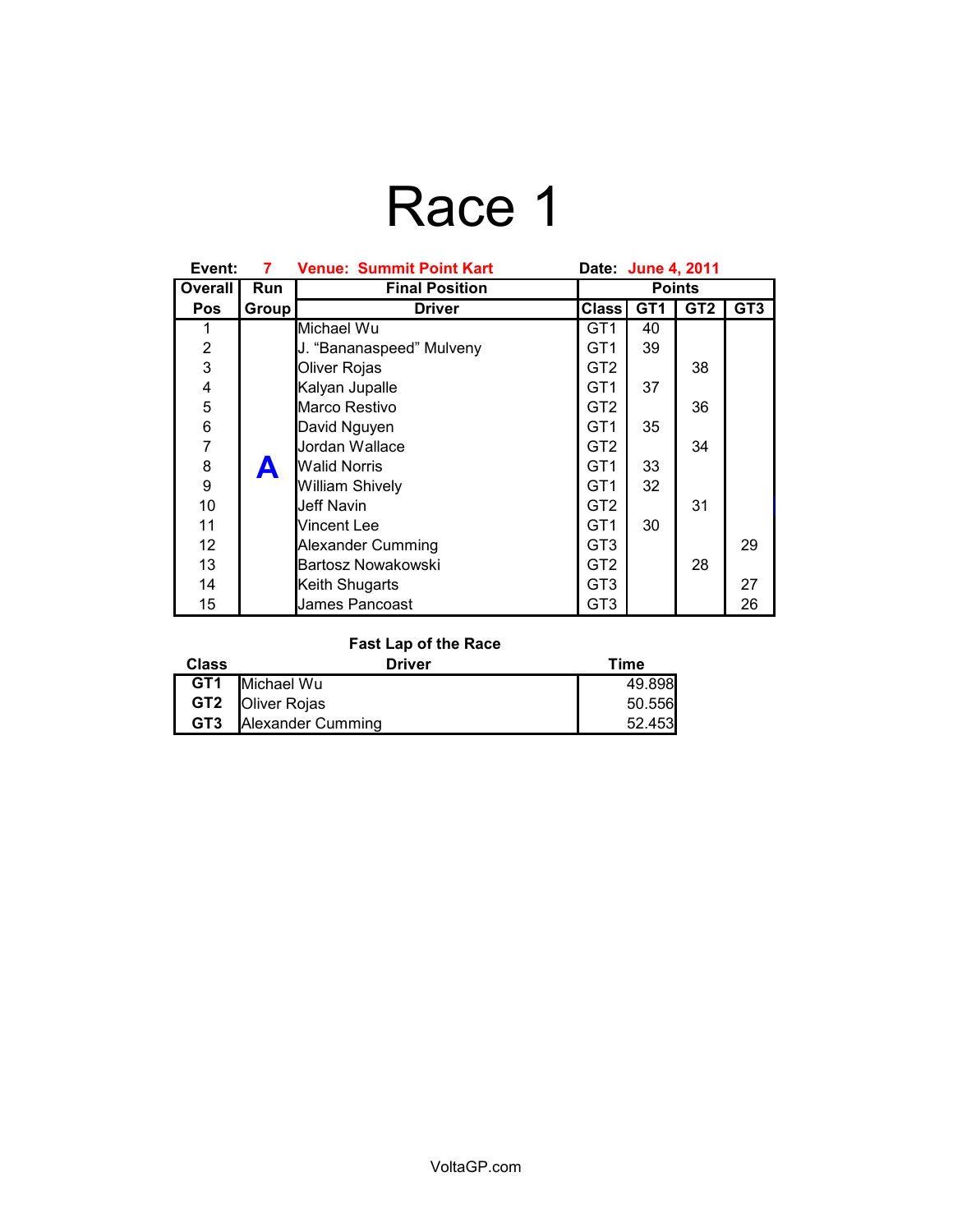# Race 2

| Event:            | 7     | <b>Venue: Summit Point Kart</b> | Date: June 4, 2011 |                 |                 |                 |
|-------------------|-------|---------------------------------|--------------------|-----------------|-----------------|-----------------|
| Overall           | Run   | <b>Final Position</b>           | <b>Points</b>      |                 |                 |                 |
| <b>Pos</b>        | Group | <b>Driver</b>                   | <b>Class</b>       | GT <sub>1</sub> | GT <sub>2</sub> | GT <sub>3</sub> |
| 1                 |       | Michael Wu                      | GT1                | 40              |                 |                 |
| 2                 |       | J. "Bananaspeed" Mulveny        | GT <sub>1</sub>    | 39              |                 |                 |
| 3                 |       | David Nguyen                    | GT1                | 38              |                 |                 |
| 4                 |       | Kalyan Jupalle                  | GT1                | 37              |                 |                 |
| 5                 |       | Jordan Wallace                  | GT2                |                 | 36              |                 |
| 6                 |       | Jeff Navin                      | GT <sub>2</sub>    |                 | 35              |                 |
| $\overline{7}$    |       | Oliver Rojas                    | GT <sub>2</sub>    |                 | 34              |                 |
| 8                 | A     | Marco Restivo                   | GT <sub>2</sub>    |                 | 33              |                 |
| 9                 |       | <b>Walid Norris</b>             | GT <sub>1</sub>    | 32              |                 |                 |
| 10                |       | Bartosz Nowakowski              | GT <sub>2</sub>    |                 | 31              |                 |
| 11                |       | Keith Shugarts                  | GT3                |                 |                 | 30              |
| $12 \overline{ }$ |       | Vincent Lee                     | GT <sub>1</sub>    | 29              |                 |                 |
| 13                |       | James Pancoast                  | GT <sub>3</sub>    |                 |                 | 28              |
| 14                |       | Alexander Cumming               | GT3                |                 |                 | 27              |
| 15                |       | <b>William Shively</b>          | GT1                | 26              |                 |                 |

#### **Fast Lap of the Race**

| <b>Class</b>    | Driver            | Time   |
|-----------------|-------------------|--------|
| GT <sub>1</sub> | Michael Wu        | 50.242 |
| GT <sub>2</sub> | <b>Jeff Navin</b> | 50.299 |
| GT <sub>3</sub> | Keith Shugarts    | 52.059 |